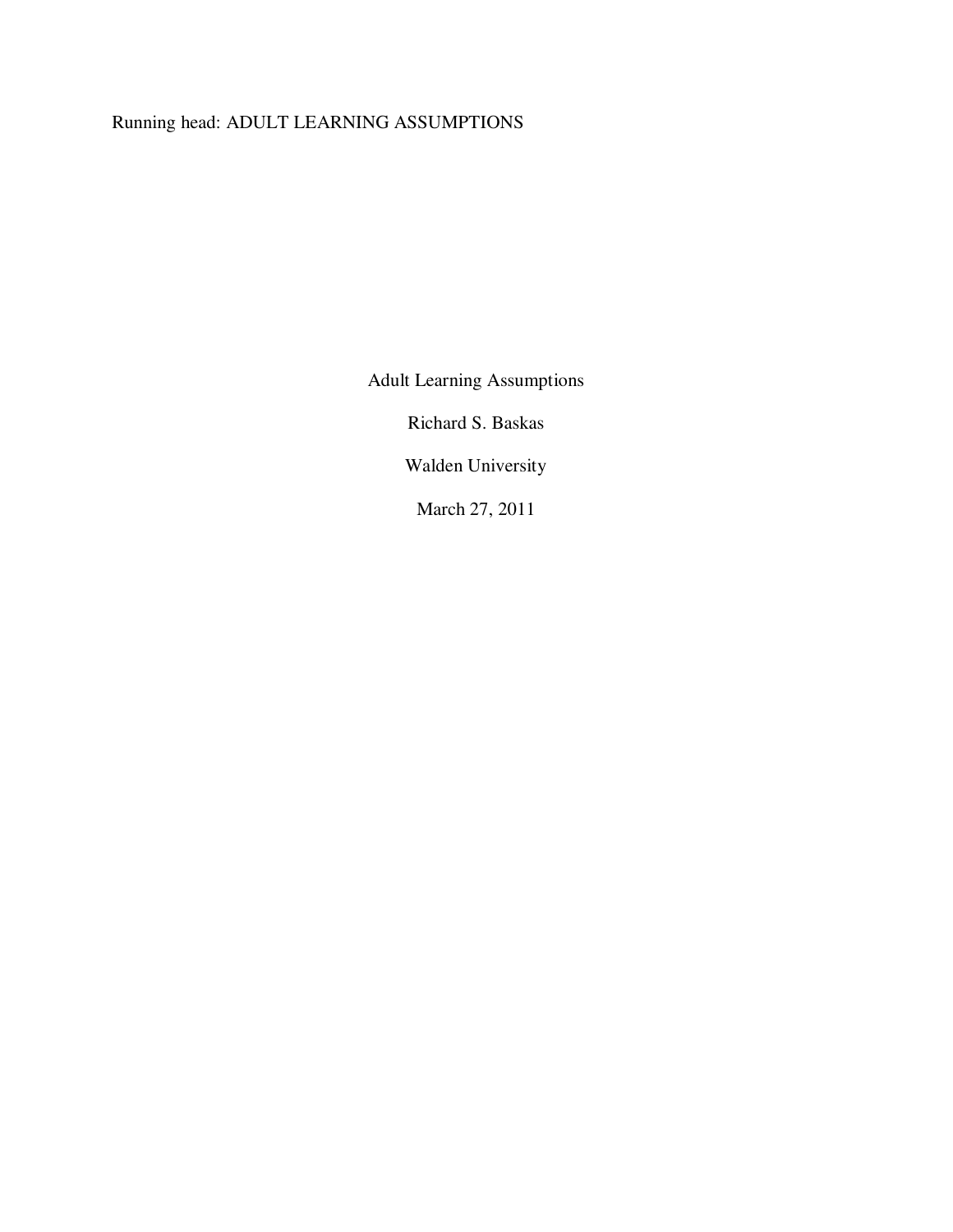## Abstract

The purpose of this study is to examine Knowles' theory of andragogy and his six assumptions of how adults learn while providing evidence to support two of his assumptions based on the theory of andragogy. As no single theory explains how adults learn, it can best be assumed that adults learn through the accumulation of formal and informal education, and lifelong experiences. Research was conducted through the Educational Resources Information Center (ERIC) system, and seven peer-reviewed articles were located for this purpose. A literature review of these articles was conducted to determine their relevance in the study. Results revealed strong connections between Knowles' six assumptions and learning methods of adult learners.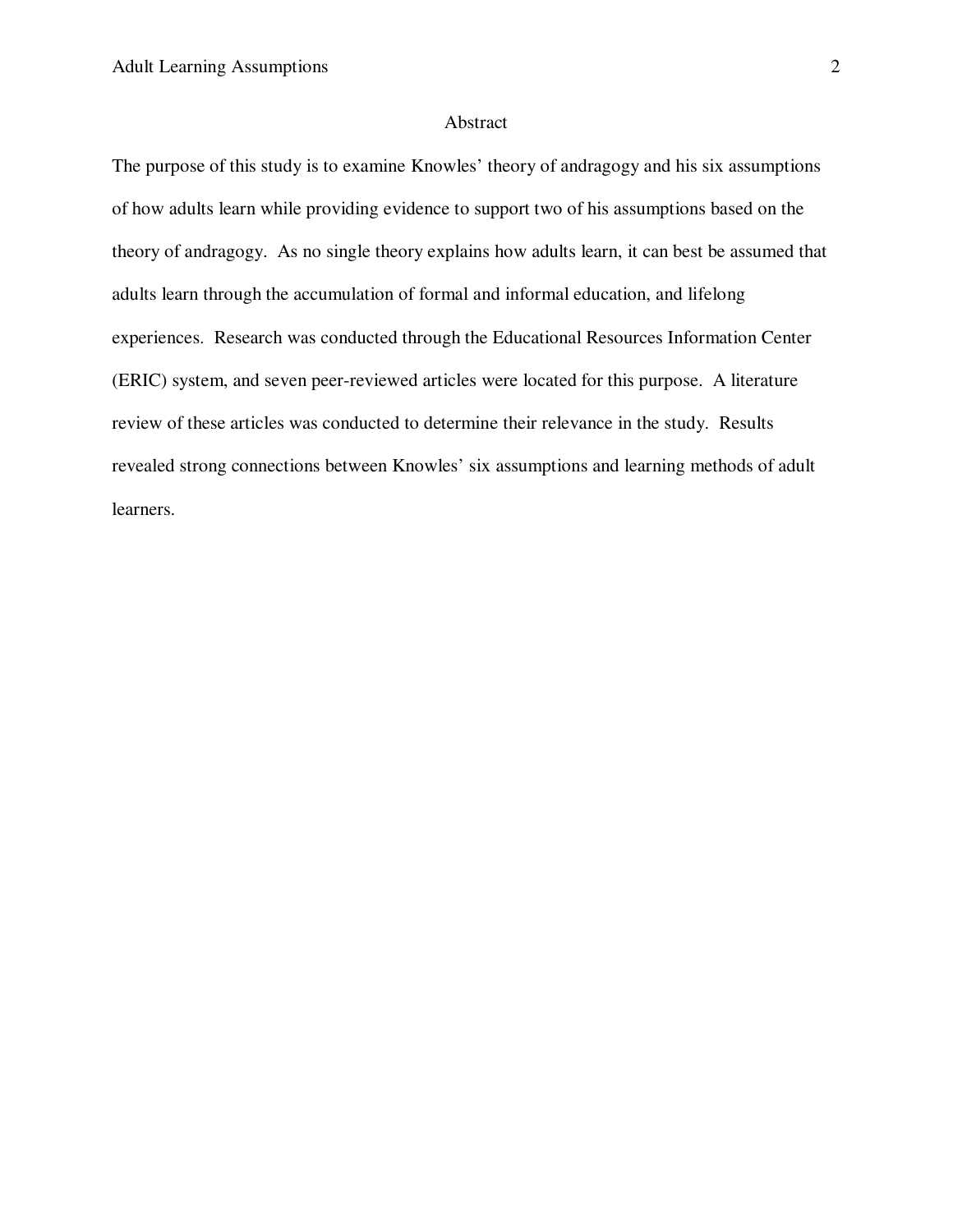#### Adult Learning Assumptions

As adults mature, their lifelong learning experiences and education tend to become more complex due to variables that they must manipulate in order to become successful in life. (Wlodkowski, 2008). As there is no one theory that best explains how adults learn, Fidishun (2011) revealed six assumptions of Knowles, Holton, and Swanson that they feel best explain how adults learn. Research revealed a strong support for these assumptions.

### **Motivation to Learn**

 One assumption of Knowles, Holton, and Swanson of how adults learn is that adults must be motivated (Fidishun, 2011). They must be given a reason to want to learn.

#### **Intrinsic Motivation**

If adult learners are provided an opportunity to learn, they must feel that there must be a value attached to these learning experiences in order to participate in them. Bye, Pushkar, and Conway (2007) (as cited by Knowles, 1984) revealed that adult learners approach learning in the way it can be used in real life, they will most likely integrate new learning with various life roles in more multidimensional ways. Bye et al. (2007) (as cited by Csikszentmihalyi, 1997) noted that they do not expect an immediate return, they are capable of supporting interest without recognition or with little support, and they become caught up in the feedback loop between learning, interest, and enjoyment. Bye et al. (2007) (as cited by Carney-Crompton & Tan, 2002) also showed that nontraditional students perform at a higher academic level than traditional students despite traditional students being more involved in extracurricular activities. According to Bye et al. (2007) (as cited by Vansteenkiste et al., 2004), this environment allows adult learners to process reading material more deeply, achieve higher grades, and show more persistence than that of an extrinsic environment. Bye et al. (2007) (as cited by Hidi, 2000) also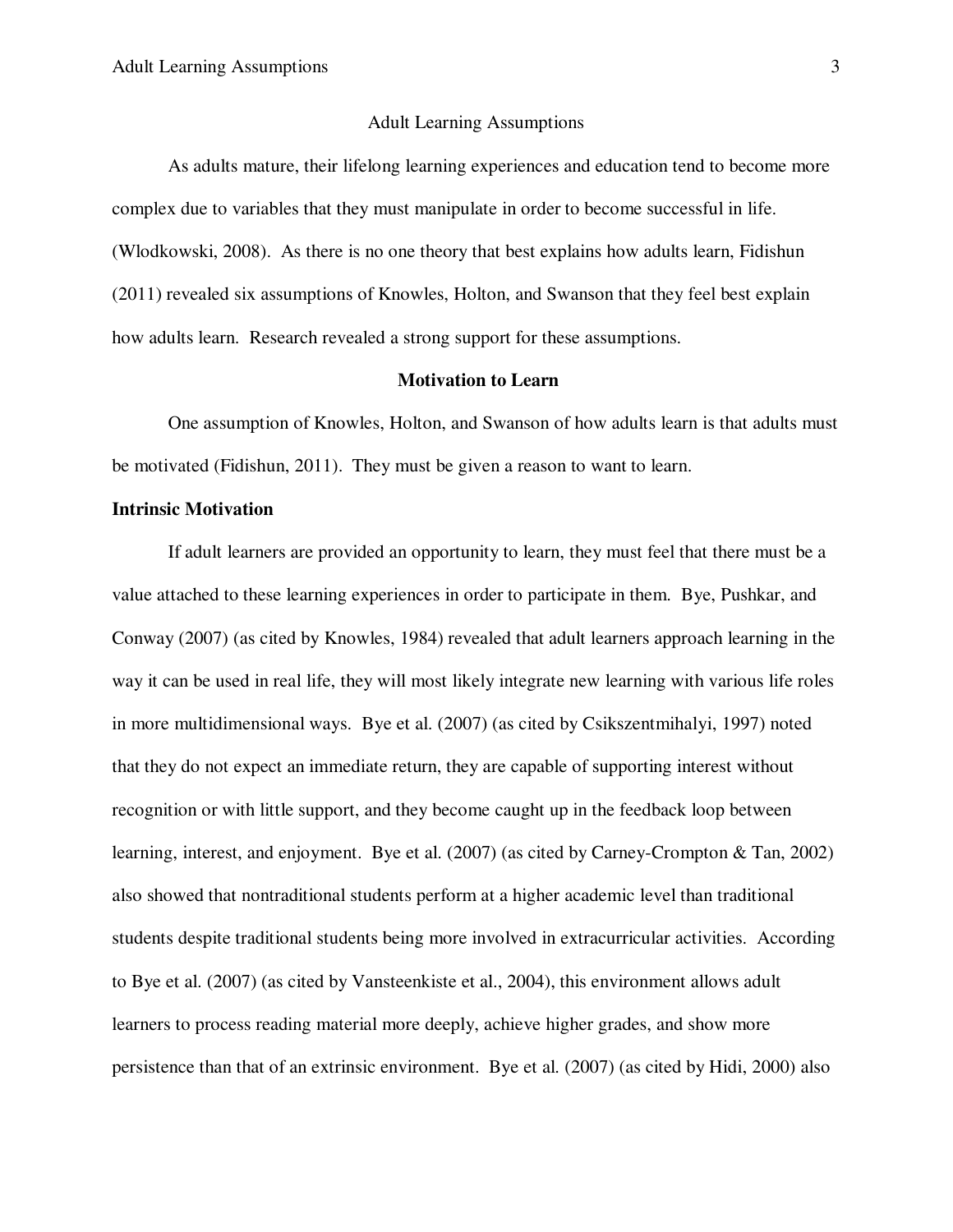showed that high levels of interest are necessary to trigger and maintain strong intrinsic motivation for learning. Individual interests are shown to be the energizing force behind intrinsic motivation (as cited by Alexander et al., 1997) and have been considered stable and long lasting (Bye et al., 2007).

### **Positive Affects**

As adult learners engage in learning, they tend to display a series of positive affects that show evidence of their true learning. They maintain a higher threshold of intrinsic motivation to learn with an accompanying increase in positive affect (Bye et al., 2007). Bye et al. (2007) (as cited by Csikszentmihalyi, 1997 & Renninger, 2000) showed that the relationship between intrinsic motivation and positive affect differs for traditional and nontraditional students as positive affect dissipates with deadlines, assignments, and evaluations. To increase intrinsic motivation and positive affect for adult learners, professors should encourage competence in the classroom to promote autonomous behaviors as well as to validate students as an active partner in sharing the learning experience.

#### **Learning from Mistakes**

Although nontraditional students have spent less time in the classroom due to their professional commitments, they have the potential of making mistakes in class. To decrease the embarrassment of how mistakes may make a person feel, especially in the classroom, while still providing the motivation to continue learning, it is best to create a safe environment for learning and for the learners to let them make their mistakes on their own comfortably. Erickson (2009) explained that by doing so, they learn to understand how these mistakes were made, and how they can correct them in their own way based on their education and lifelong experiences.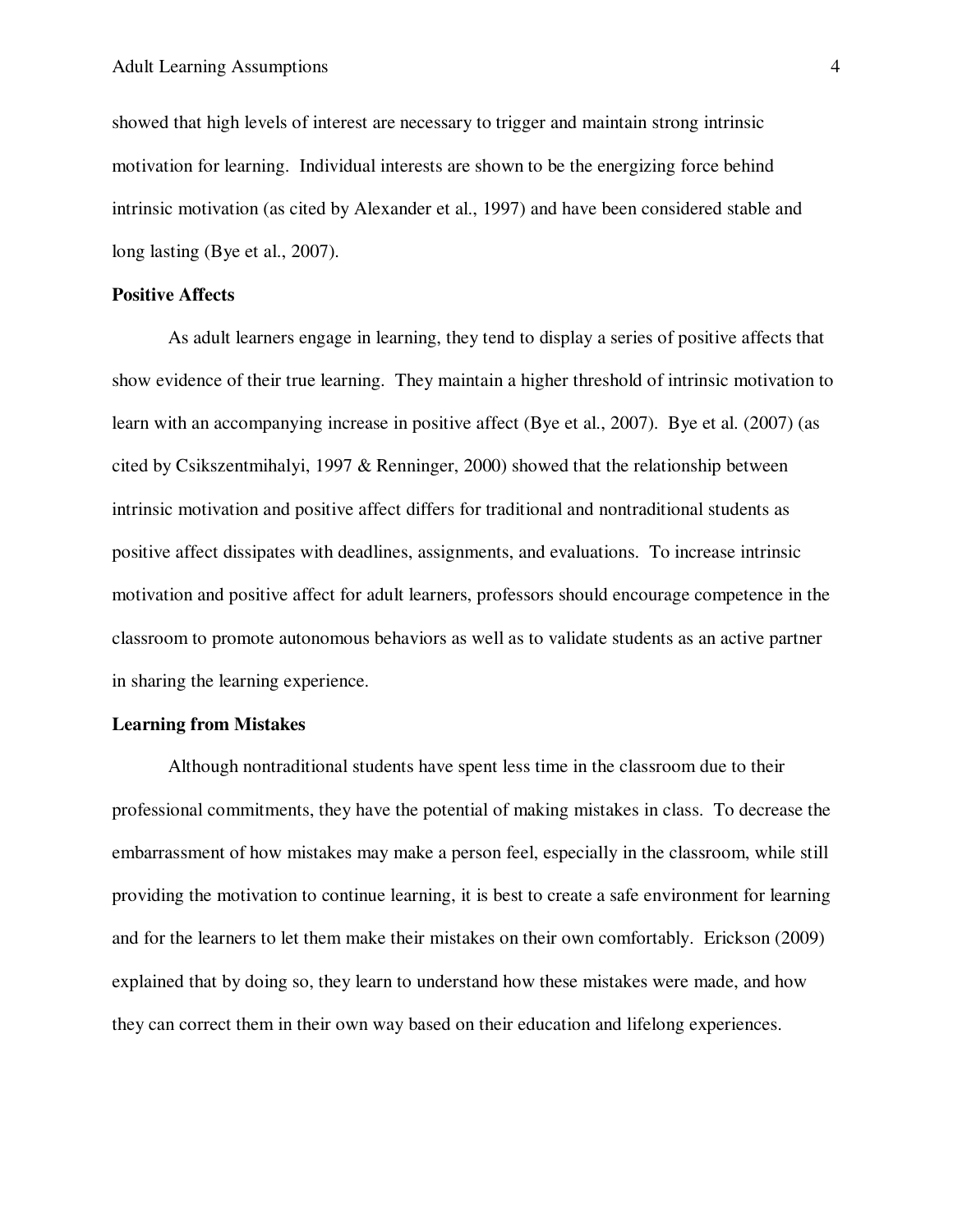### **Study Team**

 If adult learners were placed together into a community with similar interests, there would be a greater chance that learning will be shared. According to Tillema and van Der Westhuizen (2006), the purpose of this community is to have its own organized learning along self-determined interests by studying issues from different professional perspectives and sharing existing knowledge while working towards a common goal of generating new knowledge. This type of group has found to be used as a source of continuous learning as opposed to having time off for development while providing a high sense of understanding and problem awareness (Tillema & van Der Westhuizen, 2006). Tillema and van Der Westhuizen (2006) revealed that, "What is needed is to share the experiences…to sort things out, but not to accept the outcome…we learned a great deal about the cultures in the different sections in our school" (p. 62).

#### **Role of the Learner's Experience**

Another assumption of Knowles, Holton, and Swanson is that nontraditional students are known for their accumulation of knowledge and experience they have gained from their professional fields (Fidishun, 2011). By bringing this into the classroom, these students feel that they should be acknowledged for their habits and biases. According to Fidishun (2011) (as cited by Mezirow, 1991), instructors need to create opportunities for "…reflective learning that involves assessment or reassessment of assumptions…" (p. 3). Reflective learning assists students in examining their biases and habits and moves them towards a new understanding of information presented.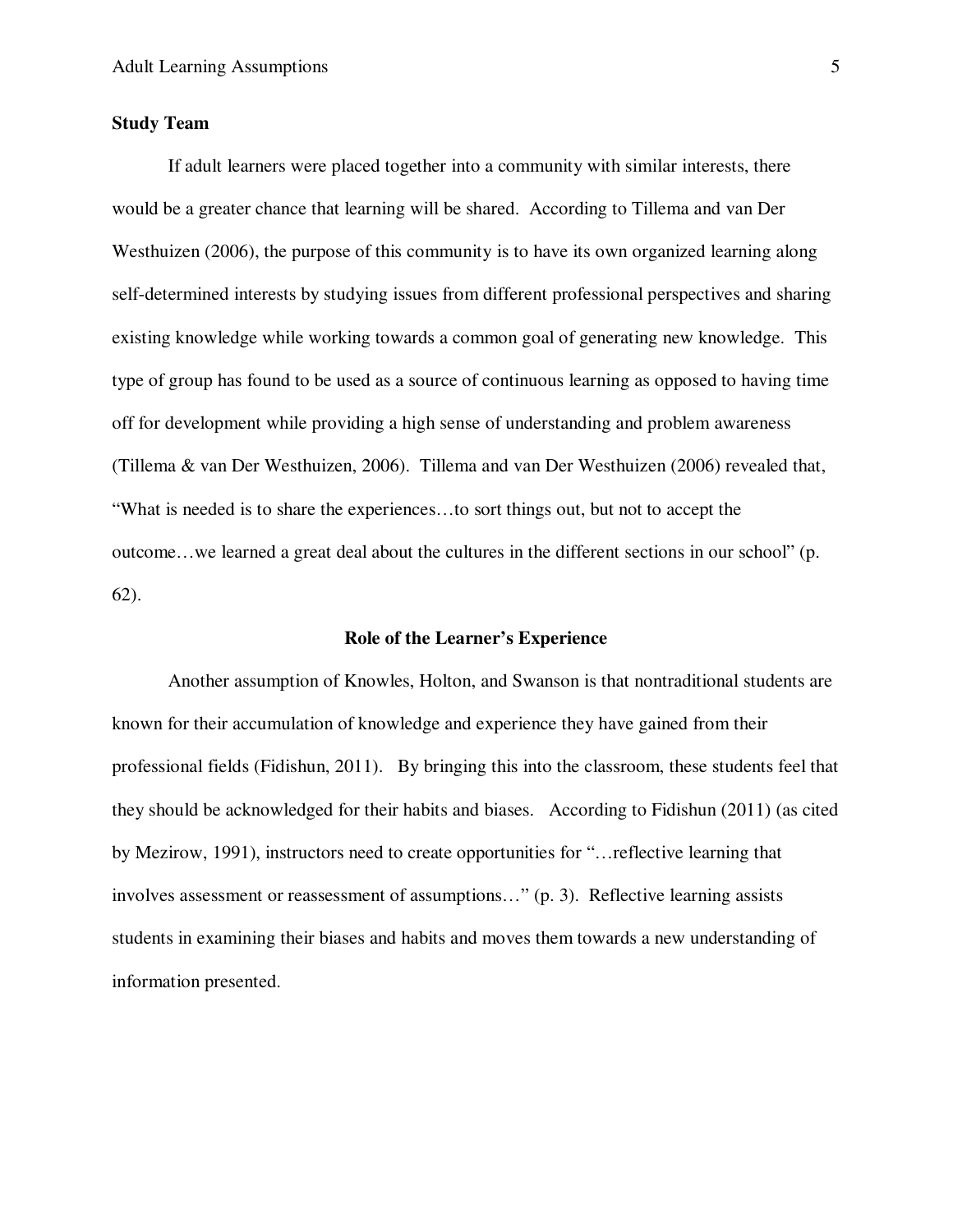## **Teacher Educators**

 There have been a vast majority of professionals entering the teacher certification process due to the expanding role of alternative certification (Walsh et al., 2005). Walsh et al. (2005) revealed that these students portrayed certain characteristics as they become educators-relational maturity, higher levels of self-confidence and motivation, workplace experience, family responsibilities, time constraints, financial challenges, and disinterest in college social life (as cited by Manos and Kasambira, 1998). As they enter the classroom, their instructors can benefit from knowing their perspectives and experiences as their students' life experiences will require different personal and instructional approaches (Walsh et al., 2005). As they feel the need to succeed, this will lead them to become highly organized as they seem to have learned early the importance of looking ahead and planning their time (Walsh et al., 2005). Walsh et al. (2005) found that students praised the practical courses including field experiences and student teaching, "I feel like I am not just learning useless facts or concepts, but knowledge I can use" (p. 13). "I think there should be more if it….my master teacher gave me feedback and offered suggestions.... it's where my learning started to make sense" (p. 14).

### **Community Involvement**

Nontraditional learners have leaned more towards cooperative and communal learning strategies and environments (as cited by Eilfer & Potthoff, 1998) (Walsh et al., 2005). Walsh et al. (2005) found positive comments towards a structured community and a supported rigorous academic program that stemmed from expressed high expectations that nontraditional students have for their professors, coursework, and support services (Walsh et al., 2005).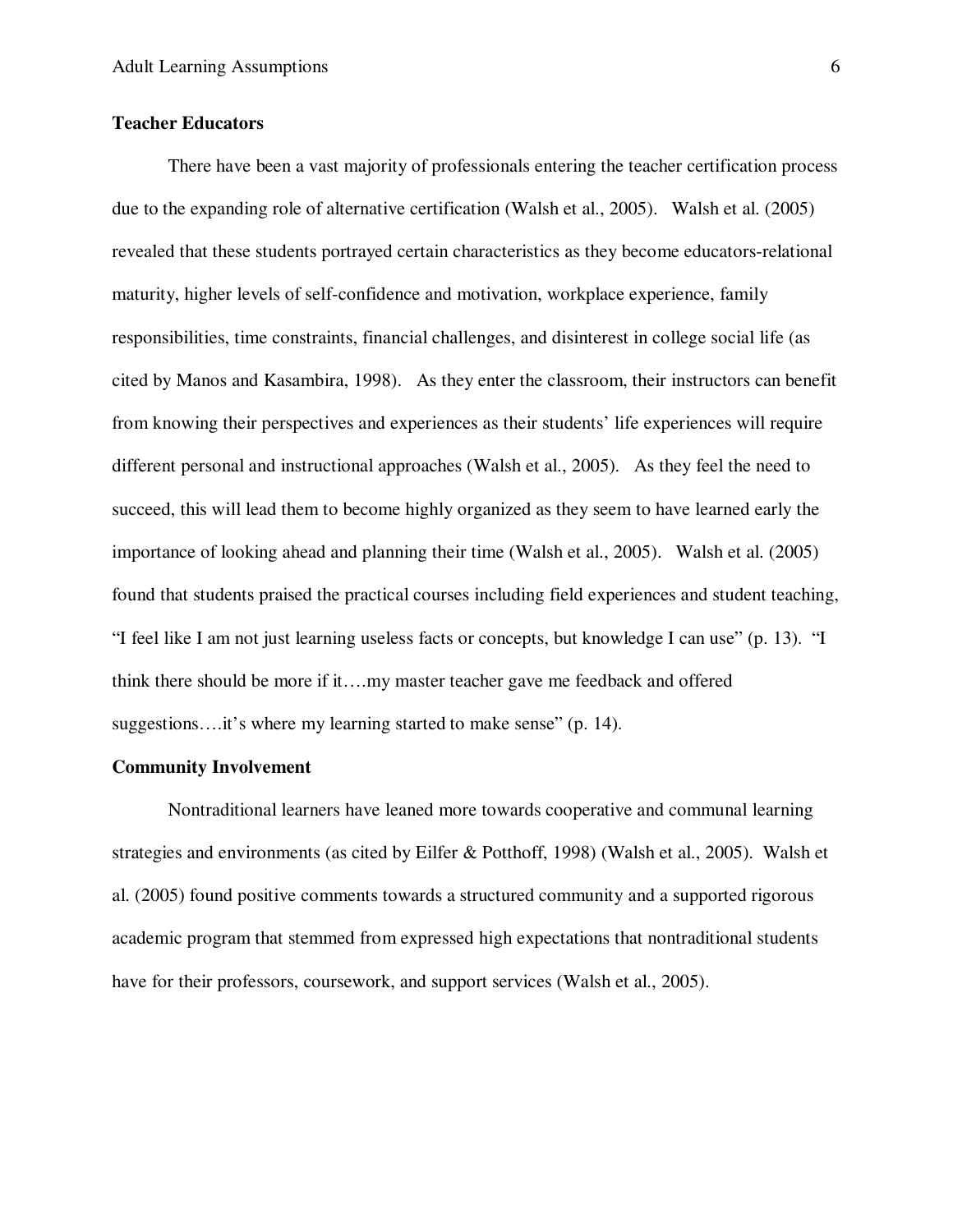## **Conclusion**

 As Knowles' six assumptions could be considered as theory, much research has proven to agree with him. Adult learners do need to be motivated to realize the importance of their learning. This move towards learning begins with an intrinsic incentive as the learner must feel that it has some value. An adult learner recognizes its value by the positive affects the learner displays in reaction to its learning environment. As they continue to learn, they most likely will make mistakes as they haven't had enough exposure to this process. Research reveals to make mistakes to learn from them. One of the best situations to learn of their mistakes is to interact with others in a community that shares the same intellect and interests in studying social issues from other colleagues. The experience that nontraditional adults accumulate can be used in the class setting for reflection and assessment. These adults can use their experience as educators to challenge or improve the teaching profession.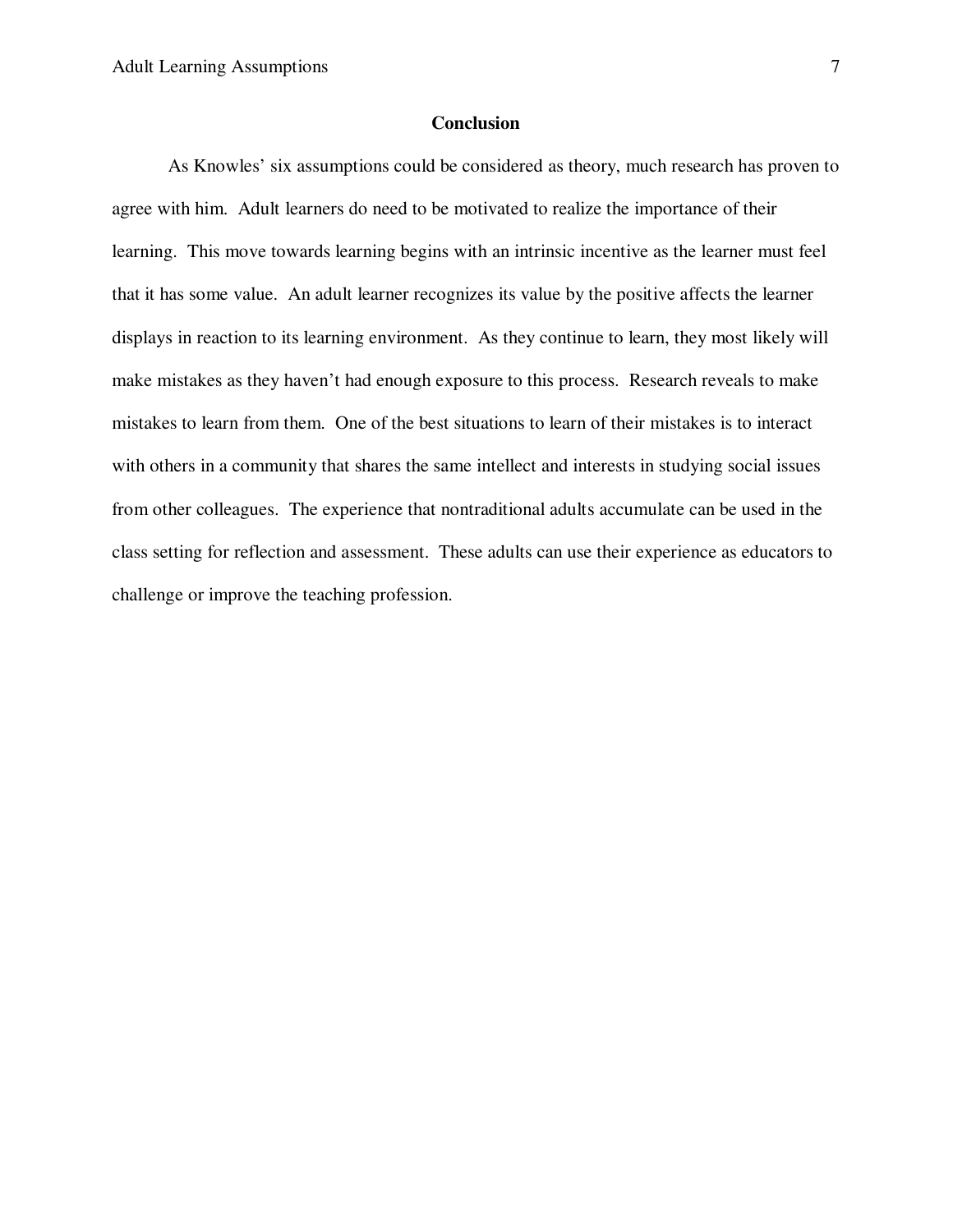#### References

- Bye, D., Pushkar, D., & Conway, M. (2007, February). Motivation, interest, and positive affect in traditional and nontraditional undergraduate students. *Adult Education Quarterly. 57*(2), 141-158. doi: 10.1177/0741713606294235
- Cohen, S., & Pressman, S. D. (2006). Positive affect and health. *Association for psychological science. 15*(3), 122-125. Retrieved from https://docs.google.com/viewer?url=http%- 3A%2F%2Fkungfu.psy.cmu.edu%2F~scohen-%2FPA\_Current\_Directions-06.pdf
- Erickson, D. (2009, Fall). Perspective on teaching: What becoming pilot-in-command taught me about teaching adults. *New Horizons in Adult Education and Human Resource Development. 23*(4), 74-83. Retrieved from https://docs.google.com/viewer?url=http%3A%2F%2Feducation.fiu.edu%2Fnewhorizons%2Fjournals%2FNew%2520Horizons%2520in%2520AEHRD%252023(4)- %2520issue.pdf
- Fidishun, D. (2011, March). Andragogy and technology: Integrating adult learning theory as we teach with technology. Retrieved from

http://frank.mtsu.edu/~itconf/proceed00/fidishun.thm

- Hammond, C. & Feinstein, L. (2005, November). The effects of adult learning on self-efficacy. *London Review of Education. 3*(3), 265-287. doi. 10.1080/14748460500372754
- Tillema, H. & van der Westhuizen, G. J. (2006, February). Knowledge construction in collaborative enquiry among teachers. *Teachers and Teaching: theory and practice. 12*(1), 51-67. doi. 1080/13450600500365403